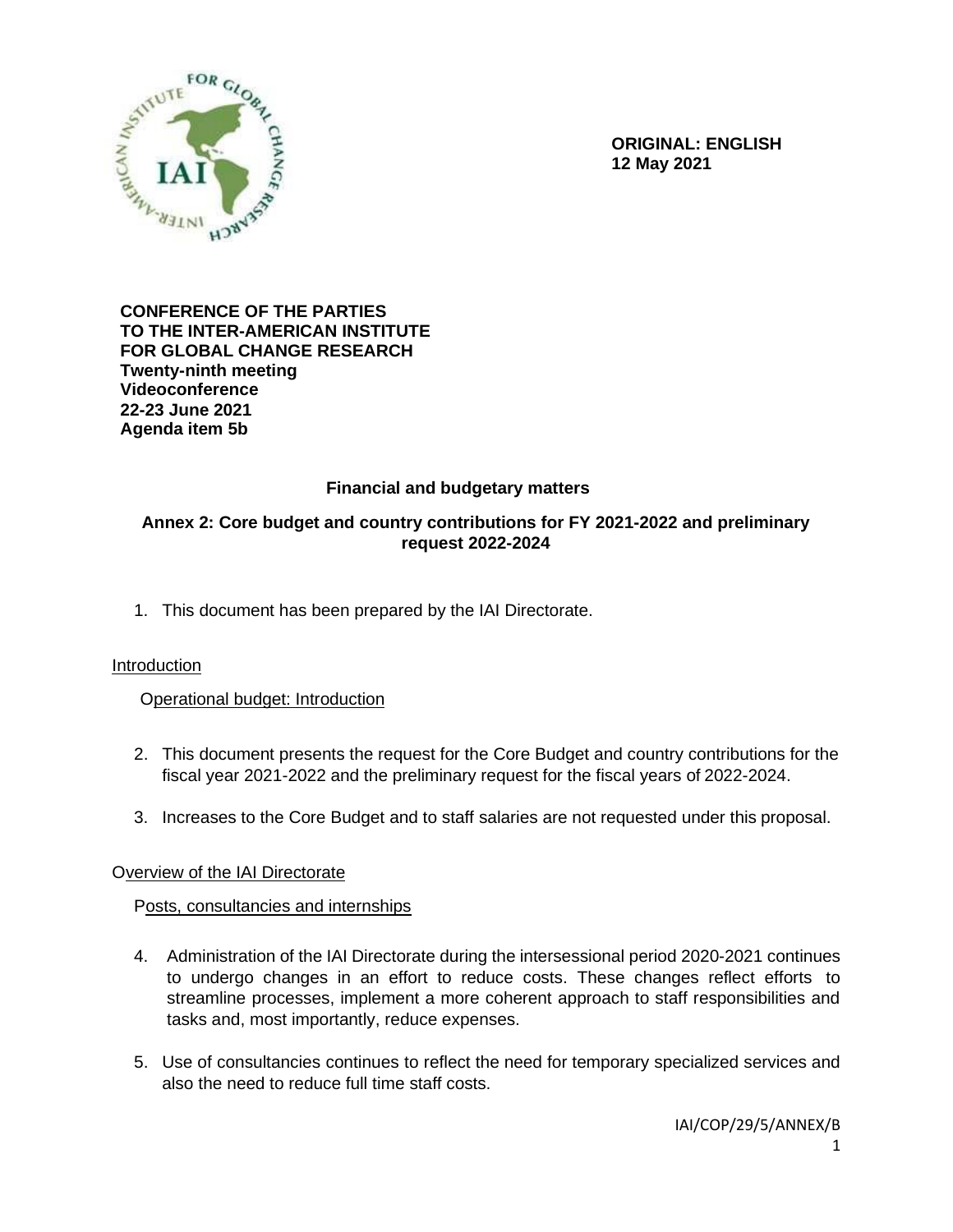- 6. The IAI Directorate notes the valuable contribution of interns to the completion of many activities and projects during the 2021-2020 intersessional period. The IAI Directorate is grateful for the contribution by the Republic of Korea to provide internships for a period of six months. This internship has contributed greatly to completion of the "Database of scientific articles generated by IAI sponsored projects and activities" and to work in support of the Small Grants Program: The role of ecosystem services in adaptation to global change for human wellbeing (SGP-HW).
- 7. The IAI Directorate and the Republic of Korea Environment Corporation, International Cooperation Division establish a Memorandum of Understanding on 25 September 2020 to increase participation of interns, South Korean early career researchers and universities in the activities of the IAI.

## Information and communication technologies

- 8. Work related to information and communication technologies, including the IAI Directorate network, hardware and telephony continues to be centralized through a contracting firm based in Montevideo, Uruguay.
- 9. A re-organization of information on the IAI website is ongoing. A web database of peer reviewed articles generated by projects under the Collaborative Research Networks and Small Grants Program and other IAI programs has been developed and is available at: <http://www.iai.int/en/article>

## Internal Controls

- 10. Internal controls are monitored and updated as necessary and as appropriate. At the time of writing, there are no critical internal control Issues outstanding either from the Financial Administrative Committee or the External Auditors.
- 11. Information on the 2019-2020 Auditors Report is provided in document IAI/COP/29/5/ANNEX/c, *Annex 3c: Auditors Report*. The IAI Directorate notes that the Auditors report was received without qualifications.
- 12. The Financial and Administrative Office of IAI continues to streamline everyday activities, financial reporting, project monitoring, while maintaining internal controls, and satisfactory external audit results.
- 13. Besides the analysis of financial reports and requests received from the grantees, Finance and Administration is responsible for the assessment and monitoring of the financial and administrative capabilities of prospective and current grantees as well as for the control of all contracts issued by the Directorate.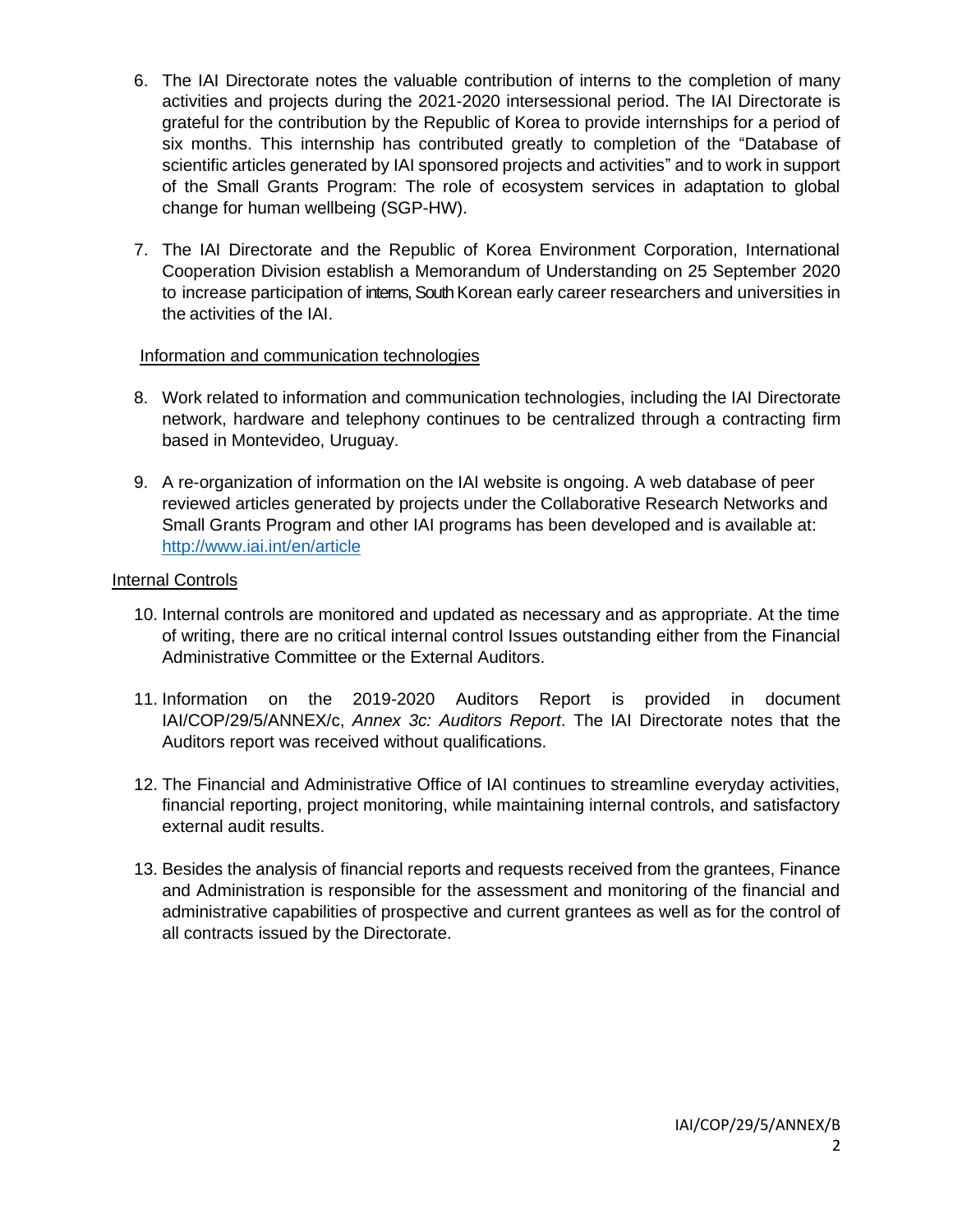14. Ongoing activities include budget development, strategic planning, as well as management reporting and analysis.

## Budget Request for Fiscal Year 2021-2022: Overview

- 15. The Core budget comparison for 2021/2022 2020/2021 is presented in Table I below.
- 16. The Core budget preliminary request for fiscal years 2022-2024 is presented in Table II below

Core budget comparison

# **Table I: Budget Comparison 2021/2022 – 2020/2021 Summary by major category**

|                                     | <b>Fiscal Year</b> | <b>Fiscal Year</b> |                   |
|-------------------------------------|--------------------|--------------------|-------------------|
| <b>Amounts in US\$</b>              | 2021-2022          | 2020-2021          | <b>Difference</b> |
| <b>Salaries &amp; Benefits</b>      | 993,062            | 993,062            |                   |
| Travel                              | 54,142             | 52,168             | 1.974             |
| Equipment                           | 9,000              | 9,000              |                   |
| <b>Operational Costs</b>            | 236,034            | 238,008            | (1,974)           |
| <b>Dissemination &amp; Outreach</b> | 53,762             | 53,762             |                   |
| <b>Director's Fund</b>              | 54,000             | 54,000             |                   |
| <b>Total</b>                        | 1,400,000          | 1,400,000          |                   |

## Preliminary request for 2022-2024

## Core budget preliminary request for fiscal years 2022-2024

## **Table II: Budget by Year 2021/2022 - 2022/2023 – 2023/2024 Summary by major category**

|                                     | <b>Fiscal Year</b> | <b>Fiscal Year</b> | <b>Fiscal Year</b> |
|-------------------------------------|--------------------|--------------------|--------------------|
| <b>Amounts in US\$</b>              | 2021-2022          | 2022-2023          | 2023-2024          |
| <b>Salaries &amp; Benefits</b>      | 993,062            | 1,037,522          | 1,144,552          |
| Travel                              | 54,142             | 56,804             | 58,481             |
| Equipment                           | 9,000              | 9,000              | 9,000              |
| <b>Operational Costs</b>            | 236,034            | 304,174            | 295,467            |
| <b>Dissemination &amp; Outreach</b> | 53,762             | 32,500             | 32,500             |
| <b>Director's Fund</b>              | 54,000             | 60,000             | 60,000             |
| Total                               | 1,400,000          | 1,500,000          | 1,600,000          |

IAI/COP/29/5/ANNEX/B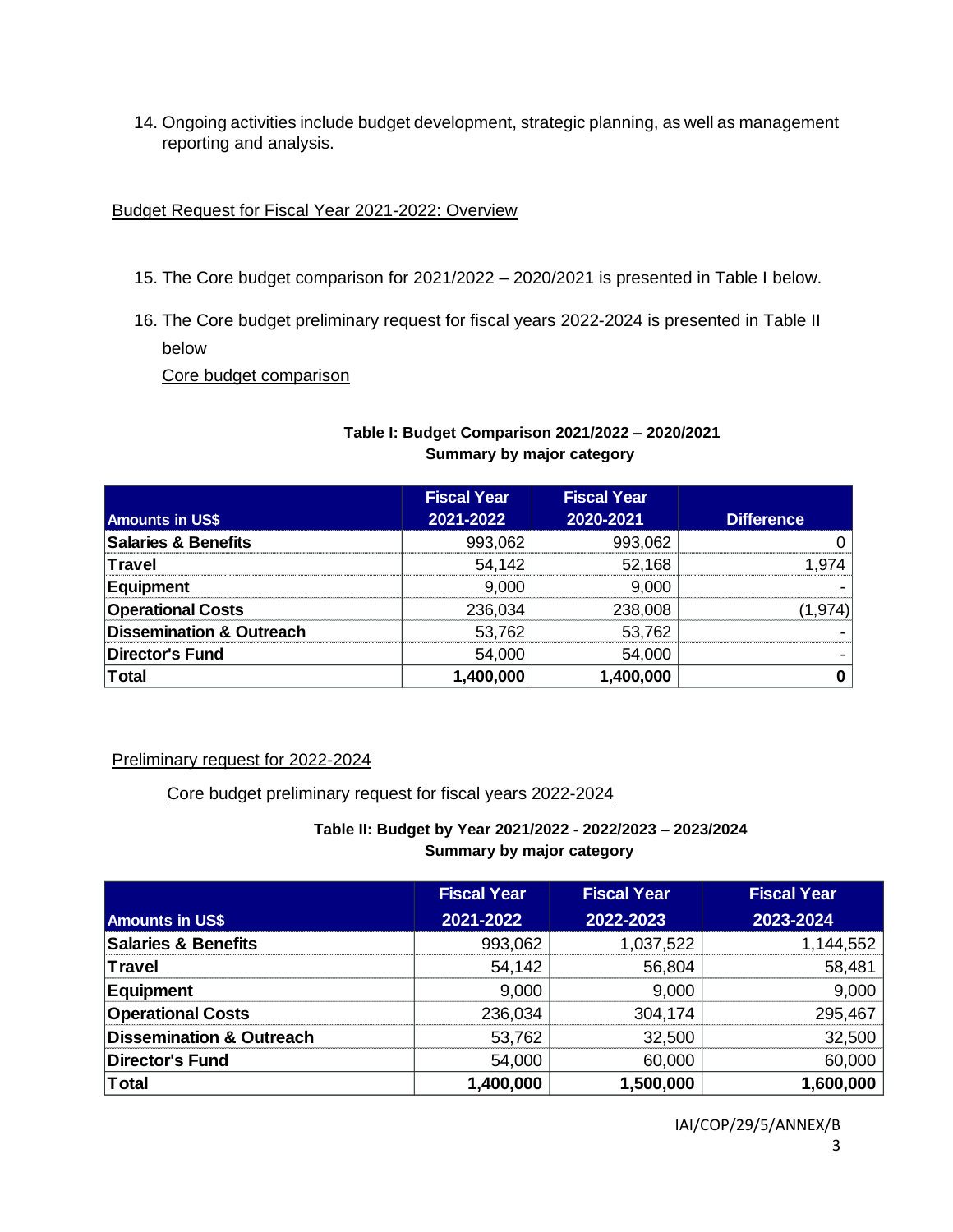# Salaries and Benefits

- 17. Under this category the cost of 3 internationally recruited positions, 2 locally hired staff and one part-time staff in Uruguay are budgeted.
- 18. Two staff members are provided by the Technical Laboratory of Uruguay in accordance with the host country agreement with the IAI.
- 19. The current details by employee status are provided in Table III below:

| <b>Employees by Type</b>   | <b>Quantity</b> |
|----------------------------|-----------------|
| <b>International Staff</b> |                 |
| <b>Locally Hired (IAI)</b> | 2               |
| <b>Provided by LATU</b>    |                 |

There are no requests for salary increases for the 2021-2022 fiscal year.

# Travel

- 20. The travel budget for the 2021/2022 fiscal year remains unchanged from 2020-2021. It includes attendance to the Executive Council and Conference of the Parties meetings for the Executive Director, area Directors, and two Assistants; it also includes attendance by IAI staff at IAI-related meetings and other travel based on previous years.
- 21. The IAI Directorate notes that the impact of COVID-19 on travel for the 2021-2022 intersessional period is unknown and these amounts assume resumption of travel in the second half of the intersessional period.

## Operational expenses

22. This budget category primarily includes support for the following: staff training, professional services (external audit, legal advice, IT Services, translations, accounting services, office supplies and communication costs, and meeting support for the Scientific Advisory Committee (SAC) and for the Science-Policy Advisory Committee (SPAC).

Dissemination and Outreach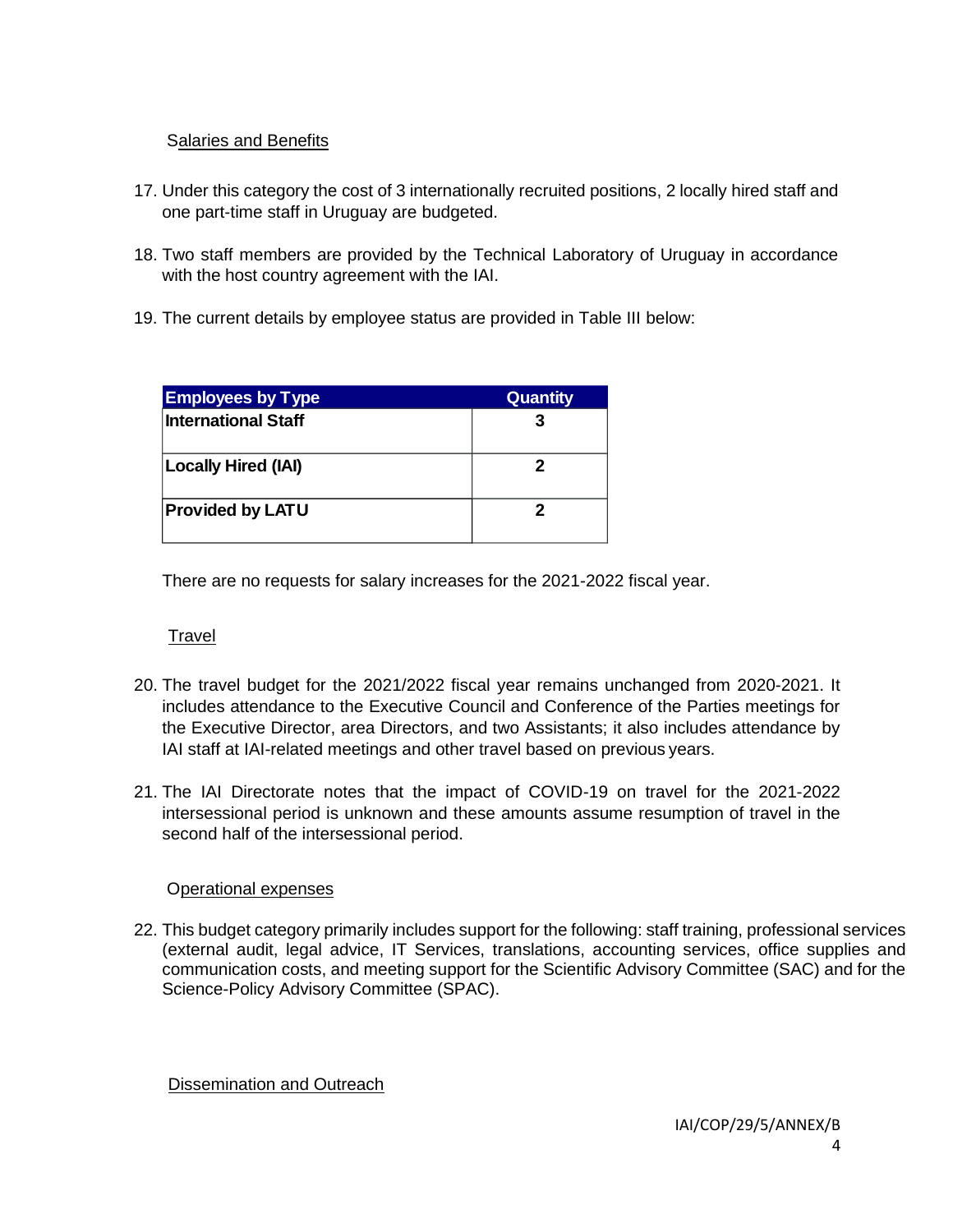23. The costs of the IAI outreach activities are being kept level with that of last year. This component of the budget also includes web design and support.

## Director Special Fund

24. The Director's Special Funds remains unchanged from the previous fiscal year for a total of USD 54,000.

## **Party Contributions to the Core Budget**

- 25. Country contribution under this proposal remains unchanged from 2021-2022. The IAI Directorate is sensitive to the economic challenges faced by Parties owing toCOVID-19.
- 26. However, it is noted that, excepting Parties which adhered to Decision XXII/10, the amount of contributions remains unchanged for most Parties since the entry into force of the *Agreement* in 1992.
- 27. Given the lateness in submitting or the non-submission of contributions by some Parties, the capacity of the IAI Directorate to meet its operational responsibilities continues to be understrain.
- 28. While for fiscal year 2021-2022, the IAI Directorate proposes to not increase the level of contributions from the previous fiscal year, Parties may wish to consider voluntary increases to the core budget, particularly those Parties whose contributions have not increased since 1992.

## Recommendation

29. The Conference of the Parties is invited to consider adopting the draftdecisions contained in the Annex to the present document.